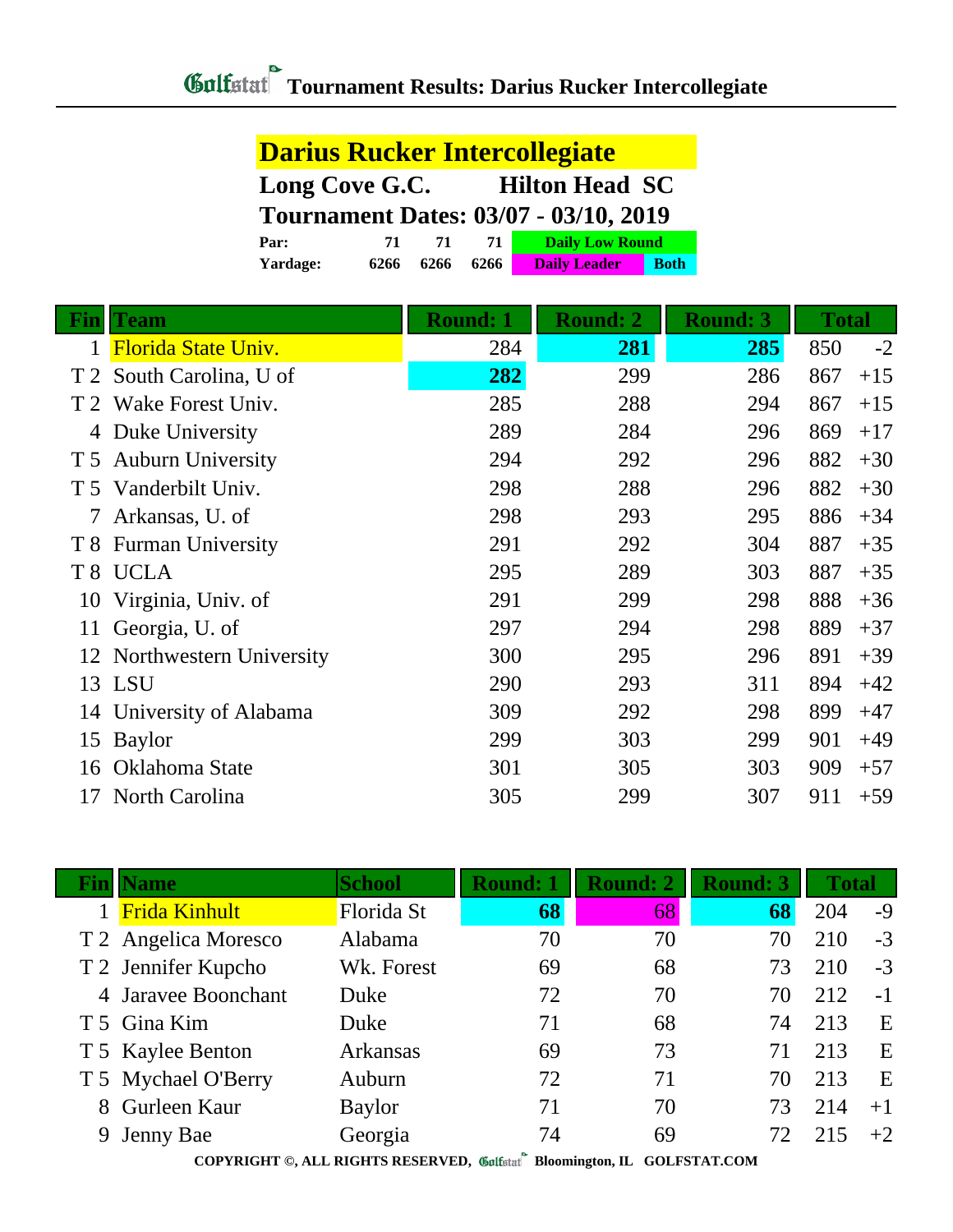| <b>Fin</b> | <b>Name</b>               | <b>School</b>   | <b>Round: 1</b> | <b>Round: 2</b> | <b>Round: 3</b> | <b>Total</b> |
|------------|---------------------------|-----------------|-----------------|-----------------|-----------------|--------------|
|            | T 10 Courtney Zeng        | Vanderbilt      | 71              | 73              | 72              | 216<br>$+3$  |
|            | T 10 Lois Kaye Go         | S Carolina      | 72              | 72              | 72              | 216<br>$+3$  |
|            | T 12 Emilia Migliaccio    | Wk. Forest      | 70              | 73              | 74              | 217<br>$+4$  |
|            | T 12 Emily Price          | S Carolina      | 70              | 75              | 72              | 217<br>$+4$  |
|            | T 12 Kelly Sim            | N'western       | 73              | 71              | 73              | 217<br>$+4$  |
|            | T 12 Marion Veysseyre     | S Carolina      | 69              | 76              | 72              | 217<br>$+4$  |
|            | T 16 Amanda Doherty       | Florida St      | 71              | 72              | 75              | 218<br>$+5$  |
|            | T 16 Anna Redding         | Virginia        | 71              | 74              | 73              | 218<br>$+5$  |
|            | T 16 Jiwon Jeon           | Alabama         | 76              | 74              | 68              | 218<br>$+5$  |
|            | T 16 Jo Hua Hung          | Georgia         | 71              | 73              | 74              | 218<br>$+5$  |
|            | T 16 Julie McCarthy       | Auburn          | 72              | 73              | 73              | 218<br>$+5$  |
|            | T 16 Natalie Srinivasan   | Furman          | 72              | 76              | 70              | 218<br>$+5$  |
|            | T 22 Beatrice Wallin      | Florida St      | 69              | 78              | 72              | 219<br>$+6$  |
|            | T 22 Haylee Harford       | Furman          | 73              | 68              | 78              | 219<br>$+6$  |
|            | T 22 Maria Fassi          | <b>Arkansas</b> | 76              | 71              | 72              | 219<br>$+6$  |
|            | T 22 Mariel Galdiano      | <b>UCLA</b>     | 73              | 71              | 75              | 219<br>$+6$  |
|            | T 22 Puk Lyng Thomsen     | Florida St      | 76              | 70              | 73              | 219<br>$+6$  |
|            | T 27 Beth Lillie          | Virginia        | 72              | 74              | 74              | 220<br>$+7$  |
|            | T 27 Bethany Wu           | <b>UCLA</b>     | 73              | 72              | 75              | $+7$<br>220  |
| T 27       | <b>Monica Dibildox</b>    | <b>LSU</b>      | 70              | 72              | 78              | 220<br>$+7$  |
| T 30       | Ana Pelaez                | S Carolina      | 75              | 76              | 70              | $+8$<br>221  |
|            | T 30 Brooke Sansom        | Auburn          | 74              | 72              | 75              | 221<br>$+8$  |
|            | T 30 Virginia Elena Carta | Duke            | 73              | 72              | 76              | $+8$<br>221  |
|            | T 33 Harmie Constantino   | Georgia         | 76              | 76              | 70              | 222<br>$+9$  |
|            | T 33 Morgan Baxendale     | Vanderbilt      | 80              | 69              | 73              | 222<br>$+9$  |
|            | T 33 Siyun Liu            | Wk. Forest      | 75              | 71              | 76              | 222<br>$+9$  |
|            | T 36 Abbey Carlson        | Vanderbilt      | 76              | 74              | 73              | 223<br>$+10$ |
|            | T 36 Ana Belac            | Duke            | 73              | 74              | 76              | $223 + 10$   |
|            | T 36 Anita Uwadia         | S Carolina      | 71              | 78              | 74              | $223 + 10$   |
|            | T 36 Kenzie Wright        | Alabama         | 78              | 67              | 78              | $223 + 10$   |
|            | T 36 Letizia Bagnoli      | Wk. Forest      | 71              | 76              | 76              | $223 + 10$   |
|            | T 41 Amelia Williamson    | Florida St      | 81              | 71              | 72              | $224 + 11$   |
|            | T 41 Kendall Griffin      | <b>LSU</b>      | 72              | 72              | 80              | $224 + 11$   |
|            | T 41 Morgan Gonzales      | Virginia        | 73              | 75              | 76              | $224 + 11$   |
|            | T 41 Patty Tavatanakit    | <b>UCLA</b>     | 73              | 73              | 78              | $224 + 11$   |

## **Gulfatat** Tournament Results: Darius Rucker Intercollegiate

**COPYRIGHT ©, ALL RIGHTS RESERVED, Bloomington, IL GOLFSTAT.COM**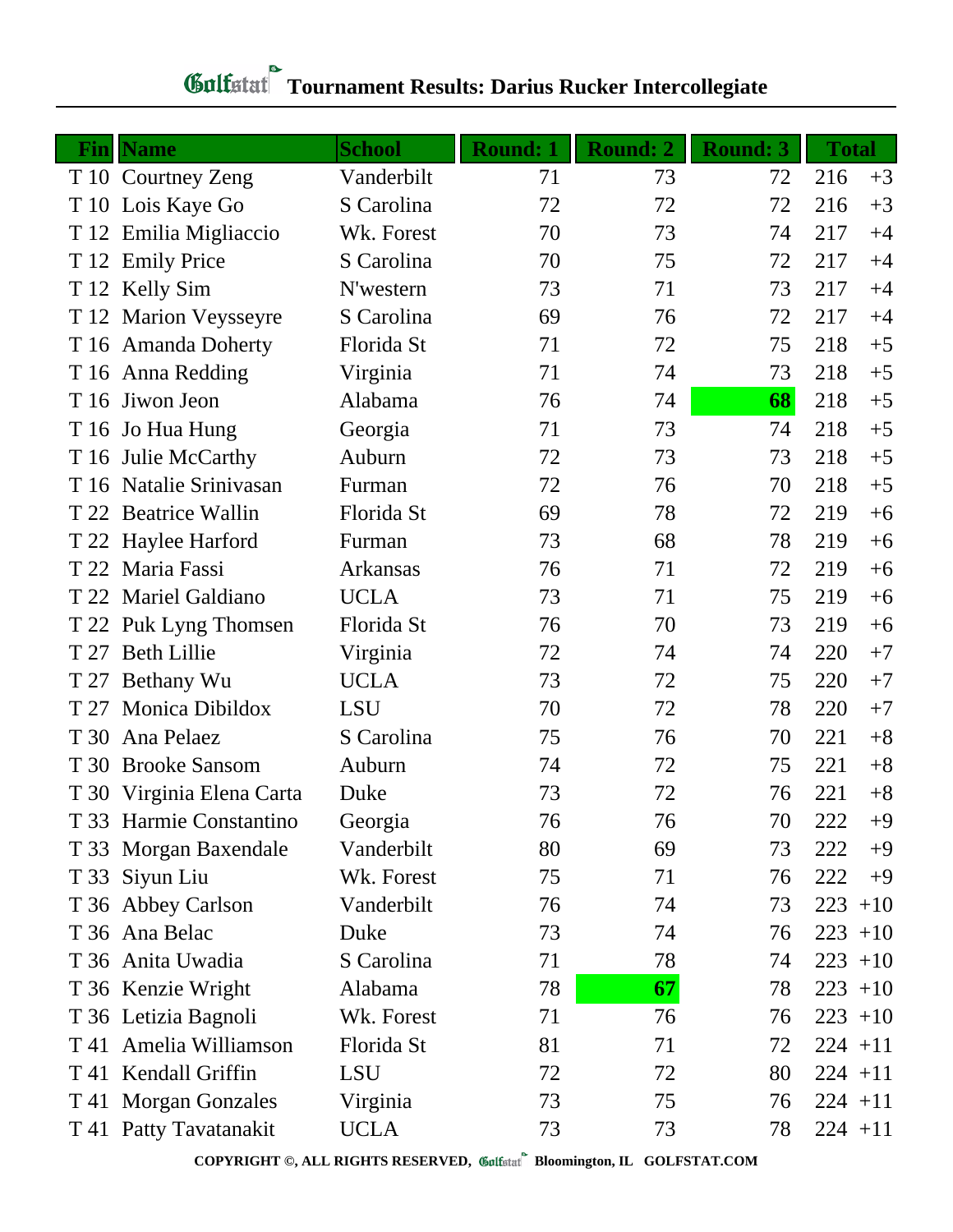| Fin  | <b>Name</b>              | <b>School</b> | <b>Round: 1</b> | <b>Round: 2</b> | <b>Round: 3</b> | <b>Total</b> |
|------|--------------------------|---------------|-----------------|-----------------|-----------------|--------------|
|      | T 41 Stephanie Lau       | N'western     | 76              | 73              | 75              | $224 + 11$   |
|      | T 46 Han-Hsuan Yu        | Okla. St.     | 75              | 77              | 73              | 225<br>$+12$ |
| T 46 | Janet Mao                | N'western     | 76              | 76              | 73              | 225<br>$+12$ |
|      | T 46 Jennifer Zhou       | <b>UNC</b>    | 71              | 76              | 78              | 225<br>$+12$ |
|      | T 46 Madison Moosa       | Furman        | 72              | 74              | 79              | 225<br>$+12$ |
|      | T 46 Presley Baggett     | <b>LSU</b>    | 75              | 73              | 77              | $225 + 12$   |
|      | T 51 Ava Bergner         | <b>UNC</b>    | 73              | 74              | 79              | $226 + 13$   |
| T 51 | <b>Katharine Patrick</b> | Virginia      | 75              | 76              | 75              | $226 + 13$   |
|      | T 53 Brynn Walker        | <b>UNC</b>    | 77              | 75              | 75              | 227<br>$+14$ |
|      | T 53 Dylan Kim           | Arkansas      | 76              | 73              | 78              | 227<br>$+14$ |
| T 53 | Jacqueline Bendrick      | Furman        | 76              | 74              | 77              | 227<br>$+14$ |
|      | T 56 Alden Wallace       | <b>LSU</b>    | 73              | 76              | 79              | $228 + 15$   |
|      | T 56 Miranda Wang        | Duke          | 78              | 74              | 76              | $228 + 15$   |
|      | T 58 Brooke Riley        | N'western     | 79              | 75              | 75              | 229<br>$+16$ |
|      | T 58 Diane Baillieux     | <b>Baylor</b> | 77              | 76              | 76              | 229<br>$+16$ |
|      | T 58 Gaby Amos           | S Carolina    | 74              | 76              | 79              | 229<br>$+16$ |
| T 58 | Julia Ford               | Virginia      | 73              | 80              | 76              | 229<br>$+16$ |
|      | T 62 Auston Kim          | Vanderbilt    | 71              | 78              | 81              | $230 + 17$   |
|      | T 62 Chih-Min Chen       | Okla. St.     | 75              | 79              | 76              | $230 + 17$   |
|      | T 62 Elena Hualde        | Auburn        | 76              | 76              | 78              | $230 + 17$   |
|      | T 62 Kelly Su            | N'western     | 78              | 74              | 78              | $230 + 17$   |
|      | T 62 Louise Yu           | Vanderbilt    | 80              | 72              | 78              | $230 + 17$   |
|      | T 62 Michelle Forsland   | Okla. St.     | 77              | 75              | 78              | $230 + 17$   |
|      | T 62 Sara Camarena       | Okla. St.     | 74              | 74              | 82              | $230 + 17$   |
|      | T 69 Clare Legaspi       | <b>UCLA</b>   | 76              | 80              | 75              | $231 + 18$   |
|      | T 69 Erica Chiang        | <b>Baylor</b> | 76              | 79              | 76              | $231 + 18$   |
|      | T 69 Grace St-Germain    | Arkansas      | 77              | 77              | 77              | $231 + 18$   |
|      | T 69 Kelly Whaley        | <b>UNC</b>    | 78              | 77              | 76              | $231 + 18$   |
|      | T 69 Nicole Lu           | <b>UNC</b>    | 77              | 73              | 81              | $231 + 18$   |
|      | T 69 Vanessa Knecht      | Wk. Forest    | 78              | 82              | 71              | $231 + 18$   |
|      | T 75 Caitlin Cotterill   | Furman        | 74              | 79              | 79              | $232 + 19$   |
|      | T 75 Cara Gorlei         | Arkansas      | 81              | 76              | 75              | $232 + 19$   |
|      | T 77 Emma Bradley        | <b>Baylor</b> | 81              | 78              | 74              | $233 + 20$   |
| T 77 | Kaleigh Telfer           | Auburn        | 76              | 77              | 80              | $233 + 20$   |
|      | T 77 Maria Vesga         | <b>Baylor</b> | 75              | 79              | 79              | $233 + 20$   |

## **Gulfatat** Tournament Results: Darius Rucker Intercollegiate